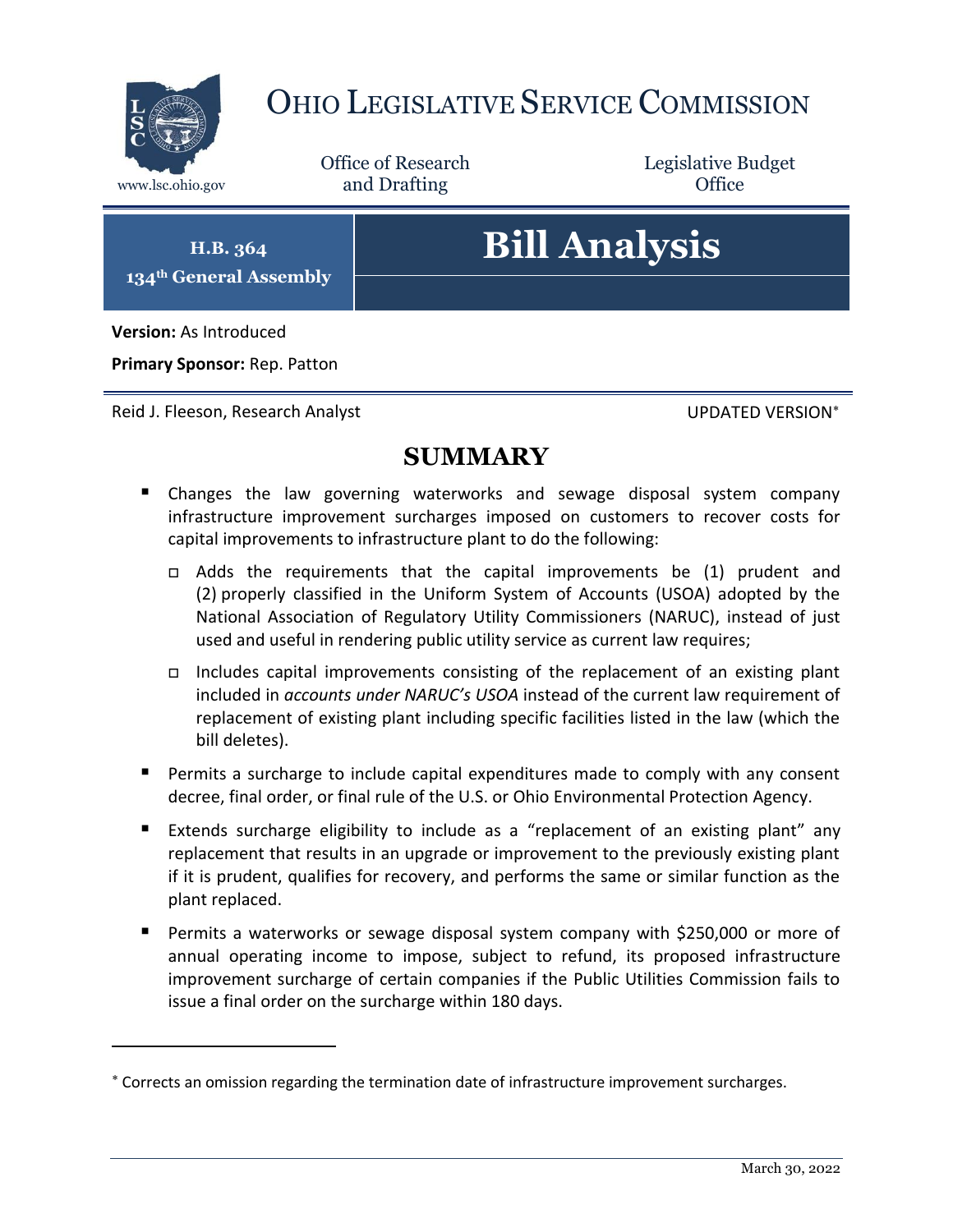Delays infrastructure improvement surcharge termination by operation of law to no later than December 31, 2036.

## **DETAILED ANALYSIS**

#### **Infrastructure plant costs recovered by surcharge**

The bill makes changes to what is included as infrastructure plant costs recoverable under an infrastructure improvement surcharge (surcharge) by a waterworks company (company in the business of supplying water through pipes or tubing, or in a similar manner, to Ohio consumers) or sewage disposal system company (company in the business of sewage disposal through pipes or tubing, and treatment works, or in a similar manner, in Ohio) that is a public utility.

Under continuing law, either type of company may apply for a surcharge to recover plant costs. The Public Utilities Commission (PUCO) may approve the surcharge if PUCO determines it is just and reasonable, and is sufficient, but does not exceed, the revenue requirement necessary to recover the plant costs and provide a fair and reasonable rate of return on the plant. $1$ 

#### **Prudent and properly classified**

Under the bill, capital improvements to infrastructure plant, to be eligible for the surcharge, must be determined by PUCO to be (1) prudent, (2) used and useful in rendering public utility service, and (3) properly classified in the Uniform System of Accounts (USOA) adopted by the National Association of Regulatory Utility Commissioners (NARUC) as identified in the Ohio Administrative Code. Current law requires only that PUCO determine the improvements to be used and useful.<sup>2</sup>

#### **Waterworks company capital improvements**

Below is a table comparing the changes made by the bill regarding the waterworks company capital improvements that may be included in the surcharge. $3$ 

| <b>Current law</b>                                                 | <b>Bill</b>                                                                                 |
|--------------------------------------------------------------------|---------------------------------------------------------------------------------------------|
| Replacement of existing plant including:<br>Chemical feed systems; | Replacement of an existing plant included in<br>accounts (under NARUC's USOA):              |
| Filters;<br>Pumps;                                                 | 323 – Other power production equipment;<br>$\mathbf{m}$<br>■ 324 – Steam pumping equipment; |

 $1 R.C. 4909.172$ ; R.C. 4905.02 and 4905.03, not in the bill.

 $\overline{a}$ 

<sup>2</sup> R.C. 4909.172(C).

 $3$  R.C. 4909.172(C)(1).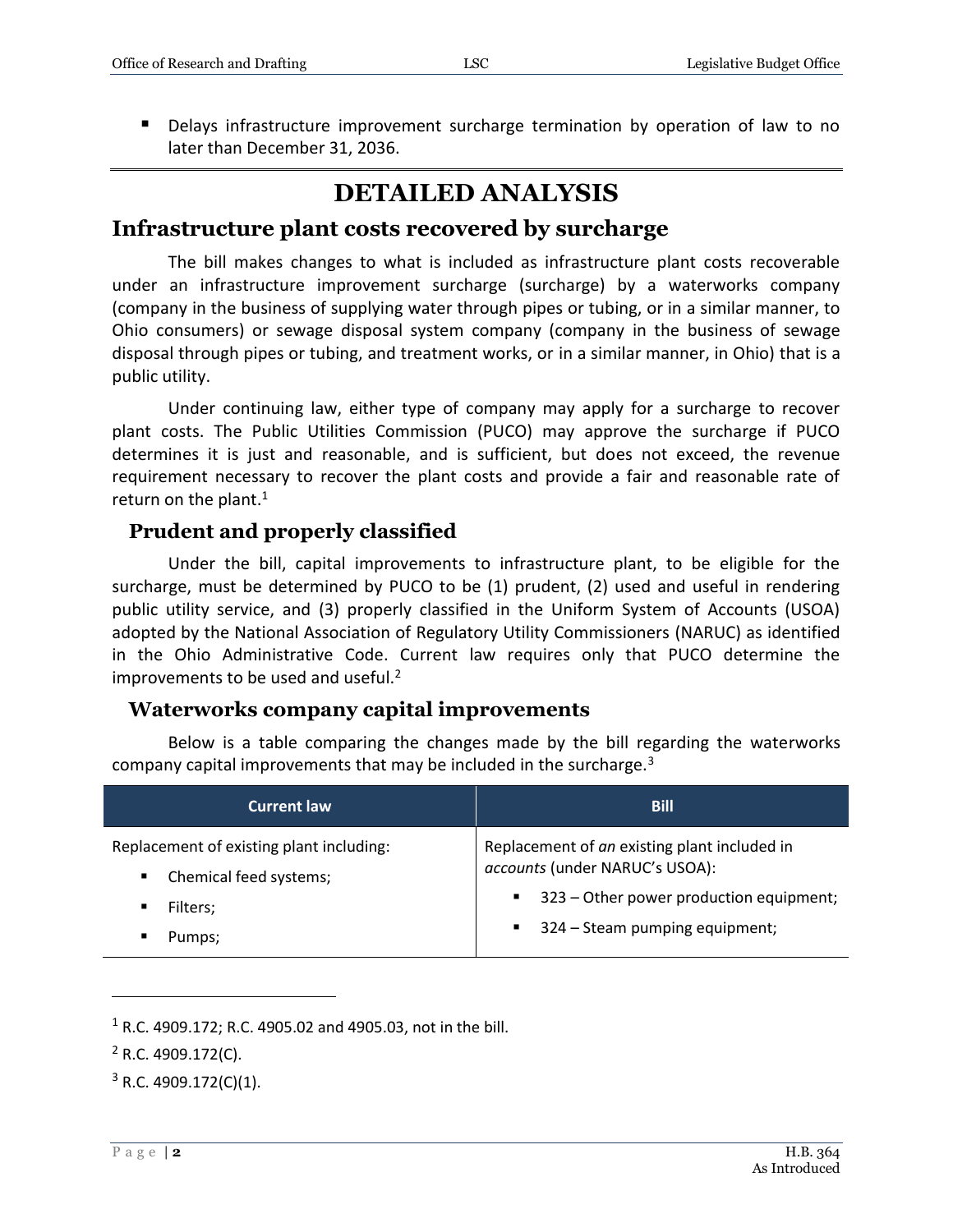| <b>Current law</b> | <b>Bill</b>                                                |
|--------------------|------------------------------------------------------------|
| Motors;            | 325 - Electric pumping equipment;                          |
| ٠                  | ٠                                                          |
| Plant generators;  | 326 - Diesel pumping equipment;                            |
| п                  | ٠                                                          |
| Meters;            | 327 - Hydraulic pumping equipment;                         |
| п                  | ٠                                                          |
| Service lines;     | 328 - Other pumping equipment;                             |
| п                  | ٠                                                          |
| Hydrants;          | 332 – Water treatment equipment;                           |
| ٠                  | ٠                                                          |
| Mains; and         | 342 – Distribution reservoirs & standpipes;                |
| л                  | ٠                                                          |
| Valves.            | 343 – Transmission & distribution mains;<br>$\blacksquare$ |
|                    | 345 – Services;<br>$\blacksquare$                          |
|                    | $346$ – Meters;<br>$\blacksquare$                          |
|                    | 347 – Meter installation; and                              |
|                    | $348 - Hydrants.$                                          |

#### **Sewage disposal system company capital improvements**

Below is a table comparing the changes made by the bill regarding the sewage disposal system company capital improvements that may be included in the surcharge.<sup>4</sup>

| <b>Current law</b>                                                                                                                                                                                                                 | <b>Bill</b>                                                                                                                                                                                                                                                                                                                                                                                                                                                                                                                             |
|------------------------------------------------------------------------------------------------------------------------------------------------------------------------------------------------------------------------------------|-----------------------------------------------------------------------------------------------------------------------------------------------------------------------------------------------------------------------------------------------------------------------------------------------------------------------------------------------------------------------------------------------------------------------------------------------------------------------------------------------------------------------------------------|
| Replacement of existing infrastructure including:<br>Chemical feed systems;<br>٠<br>Filters;<br>Pumps;<br>٠<br>Motors;<br>٠<br>Sludge-handling equipment;<br>٠<br>Plant generators;<br>п<br>Mains; and<br>٠<br>Lift stations.<br>٠ | Replacement of an existing plant included in<br>accounts (under NARUC's USOA):<br>352 – Collection sewers;<br>п<br>352.1 – Collection sewers – Force;<br>$\blacksquare$<br>352.2 – Collection sewers – Gravity;<br>٠<br>353 - Services to customers;<br>٠<br>354 - Flow measuring devices;<br>$\blacksquare$<br>355 - Flow measuring installations;<br>٠<br>356 – Other collection plant facilities;<br>٠<br>362 - Receiving wells;<br>$\blacksquare$<br>363 – Electric pumping equipment;<br>п<br>364 – Diesel pumping equipment;<br>п |

 $\overline{a}$ 

 $4$  R.C. 4909.172(C)(2).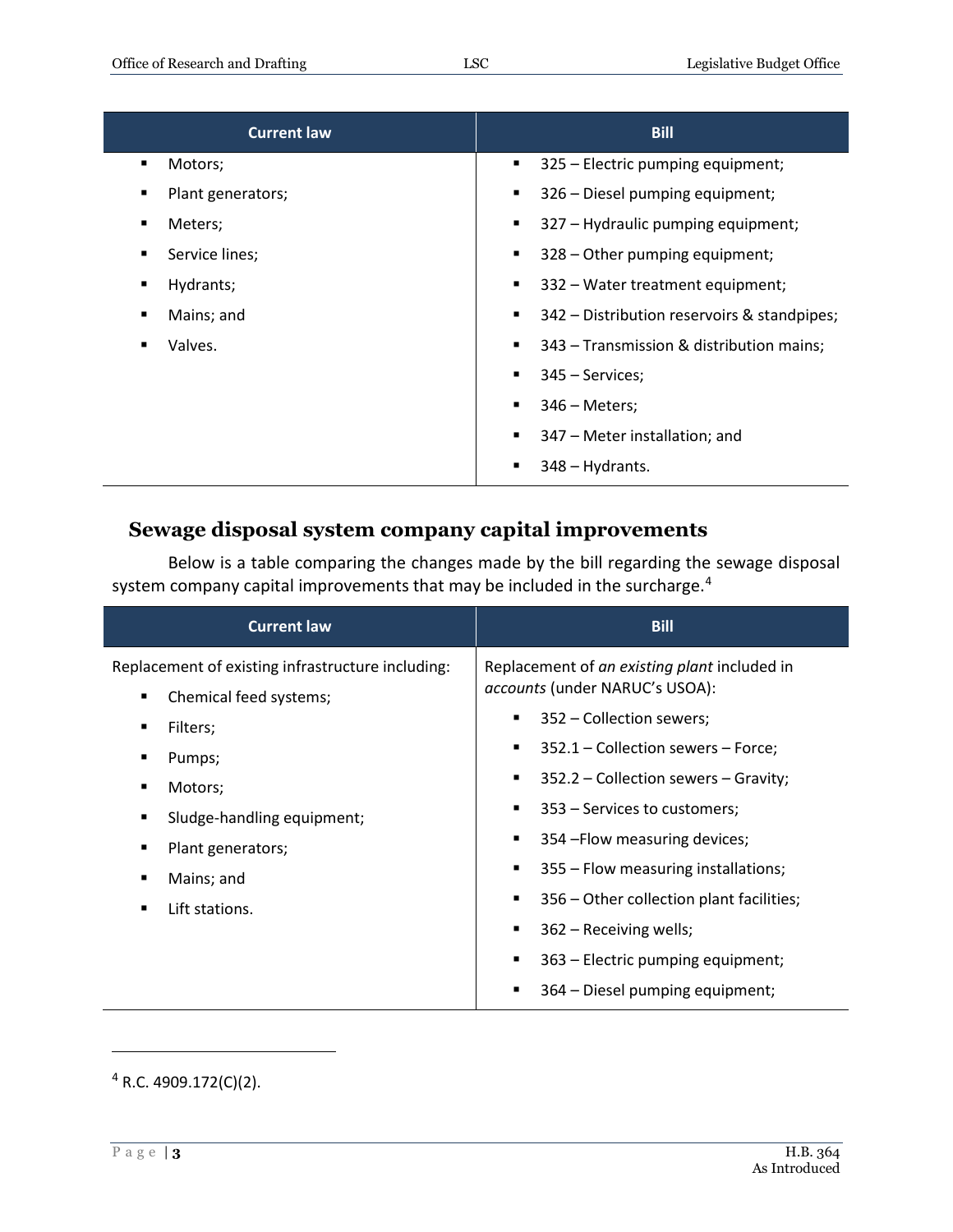| <b>Current law</b> | <b>Bill</b>                                                            |
|--------------------|------------------------------------------------------------------------|
|                    | 365 – Other pumping equipment;<br>$\blacksquare$                       |
|                    | ■ 372 – Treatment and disposal equipment;                              |
|                    | $\blacksquare$ 373 – Plant sewers;                                     |
|                    | ■ 374 – Outfall sewer lines; and                                       |
|                    | 375 – Other treatment and disposal plant<br>$\mathbf{m}$<br>equipment. |

#### **Replacement of an existing plant**

The bill defines "replacement of an existing plant" regarding waterworks and sewage disposal system company capital improvements (discussed immediately above) to include replacements that upgrade or improve the previously existing plant, provided that the replacement plant is prudent, qualifies for recovery under the bill, and performs the same or similar function or purpose as it did prior to the replacement.<sup>5</sup>

#### **Other capital expenditures**

The bill also includes, as capital improvements that may be included in the surcharge, capital expenditures made by a waterworks or sewage disposal company to comply with any consent decree, final order, or final rule from either the U.S. or Ohio Environmental Protection Agency.<sup>6</sup>

#### **Surcharge imposed pending PUCO approval**

The bill provides that a waterworks or sewage disposal system company with \$250,000 or more in annual operating revenues can put its surcharge into effect if PUCO fails to issue a final order on the company's surcharge application within 180 days. The surcharge will take effect on the filing of the company's revised affected rate schedule, subject to refund of amounts collected in excess of the amounts authorized by PUCO's final order.

All refunds must include interest at the rate required by Ohio law and be accomplished as PUCO prescribes in the final order.<sup>7</sup> PUCO may require an undertaking to secure the refund if it finds it is warranted by the financial condition of the waterworks or sewage disposal system company.<sup>8</sup>

 $\overline{a}$ 

 $8$  R.C. 4909.172(D).

 $5$  R.C. 4909.172(C).

 $6$  R.C. 4909.172(C)(4).

 $<sup>7</sup>$  A technical amendment is needed to division (D)(2) of R.C. 4909.172 to change the word "started" to</sup> "stated."